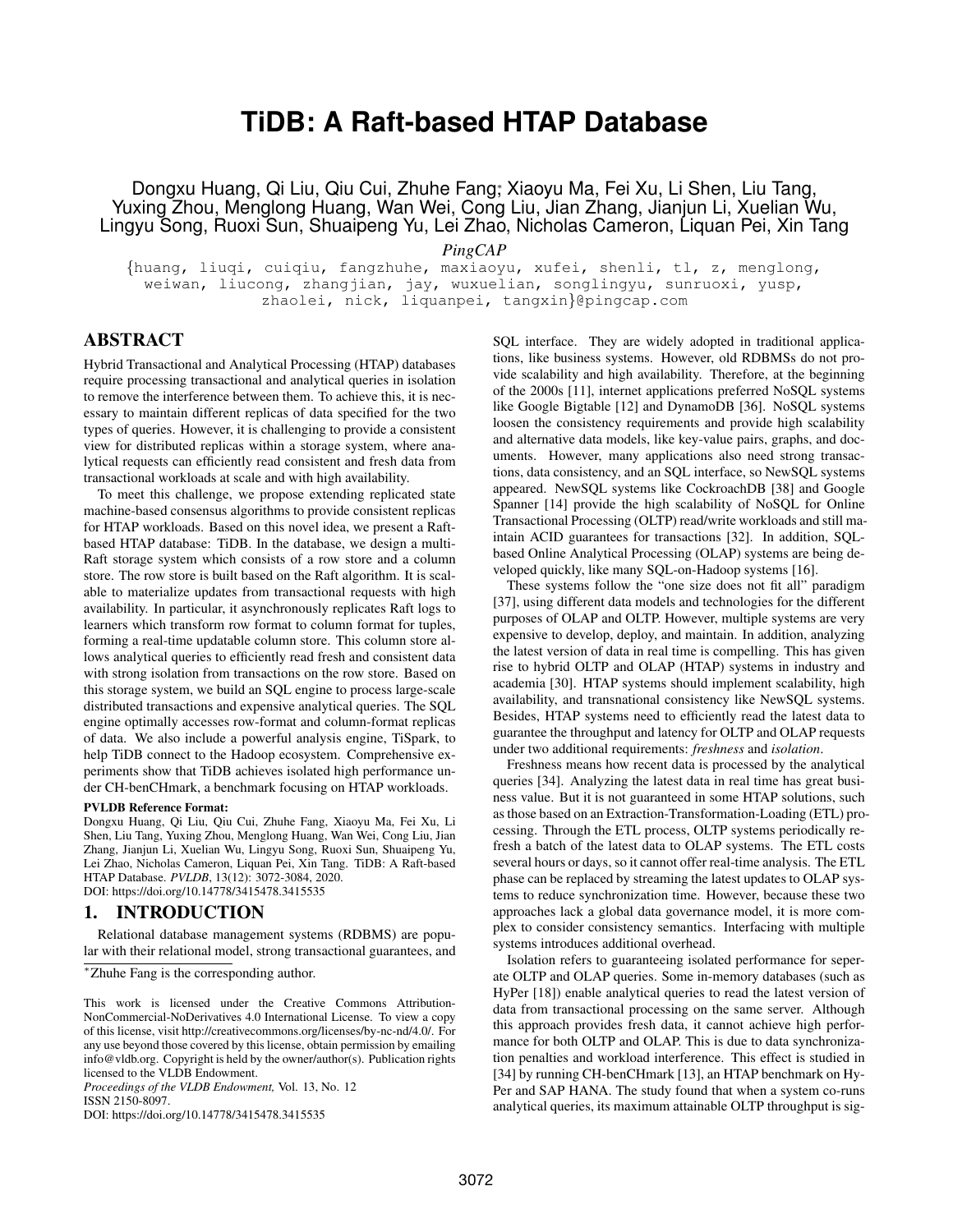nificantly reduced. SAP HANA [22] throughput was reduced by at least three times, and HyPer by at least five times. Similar results are confirmed in MemSQL [24]. Furthermore, in-memory databases cannot provide high availability and scalability if they are only deployed on a single server.

To guarantee isolated performance, it is necessary to run OLTP and OLAP requests on different hardware resources. The essential difficulty is to maintain up-to-date replicas for OLAP requests from OLTP workloads within a single system. Besides, the system needs to maintain data consistency among more replicates. Note that maintaining consistent replicas is also required for availability [29]. High availability can be achieved using well-known consensus algorithms, such as Paxos [20] and Raft [29]. They are based on replicated state machines to synchronize replicas. It is possible to extend these consensus algorithms to provide consistent replicas for HTAP workloads. To the best of our knowledge, this idea has not been studied before.

Following this idea, we propose a Raft-based HTAP database: TiDB. It introduces dedicated nodes (called *learners*) to the Raft consensus algorithm. The learners asynchronously replicate transactional logs from leader nodes to construct new replicas for OLAP queries. In particular, the learners transform the row-format tuples in the logs into column format so that the replicas are better-suited to analytical queries. Such log replication incurs little overhead on transactional queries running on leader nodes. Moreover, the latency of such replication is so short that it can guarantee data freshness for OLAP. We use different data replicas to separately process OLAP and OLTP requests to avoid interference between them. We can also optimize HTAP requests based on both row-format and column-format data replicas. Based on the Raft protocol, TiDB provides high availability, scalability, and data consistency. where the minimizing vectors in the section 1. Finally, we conclude  $\frac{1}{2}$  and  $\frac{1}{2}$  and  $\frac{1}{2}$  and  $\frac{1}{2}$  and  $\frac{1}{2}$  and  $\frac{1}{2}$  and  $\frac{1}{2}$  and  $\frac{1}{2}$  and  $\frac{1}{2}$  and  $\frac{1}{2}$  and  $\frac{1}{2}$  and

TiDB presents an innovative solution that helps consensus algorithms-based NewSQL systems evolve into HTAP systems. New-SQL systems ensure high availability, scalability, and data durability for OLTP requests by replicating their database like Google Spanner and CockroachDB. They synchronize data across data replicas via replication mechanisms typically from consensus algorithms. Based on the log replication, NewSQL systems can provide a columnar replica dedicated to OLAP requests so that they can support HTAP requests in isolation like TiDB.

We conclude our contributions as follows.

- We propose building an HTAP system based on consensus algorithms and have implemented a Raft-based HTAP database, TiDB. It is an open-source project [7] that provides high availability, consistency, scalability, data freshness, and isolation for HTAP workloads.
- We introduce the learner role to the Raft algorithm to generate a columnar store for real-time OLAP queries.
- We implement a multi-Raft storage system and optimize its reads and writes so that the system offers high performance when scaling to more nodes.
- We tailor an SQL engine for large-scale HTAP queries. The engine can optimally choose to use a row-based store and a columnar store.
- We conduct comprehensive experiments to evaluate TiDB's performance about OLTP, OLAP, and HTAP using CH-benCHmark, an HTAP benchmark.

The remainder of this paper is organized as follows. We describe the main idea, Raft-based HTAP, in Section 2, and illustrate the architecture of TiDB in Section 3. TiDB's multi-Raft storage and HTAP engines are elaborated upon in Sections 4 and 5. Experimental evaluation is presented in Section 6. We summarize related



Figure 1: Adding columnar learners to a Raft group

# 2. RAFT-BASED HTAP

Consensus algorithms such as Raft and Paxos are the foundation of building consistent, scalable, and highly-available distributed systems. Their strength is that data is reliably replicated among servers in real time using the replicated state machine. We adapt this function to replicate data to different servers for different HTAP workloads. In this way, we guarantee that OLTP and OLAP workloads are isolated from each other, but also that OLAP requests have a fresh and consistent view of the data. To the best of our knowledge, there is no previous work to use these consensus algorithms to build an HTAP database.

Since the Raft algorithm is designed to be easy to understand and implement, we focus on our Raft extension on implementing a production-ready HTAP database. As illustrated in Figure 1, at a high level, our ideas are as follows: Data is stored in multiple Raft groups using row format to serve transactional queries. Each group is composed of a leader and followers. We add a learner role for each group to *asynchronously* replicate data from the leader. This approach is low-overhead and maintains data consistency. Data replicated to learners are transformed to columnbased format. Query optimizer is extended to explore physical plans accessing both the row-based and column-based replicas.

In a standard Raft group, each follower can become the leader to serve read and write requests. Simply adding more followers, therefore, will not isolate resources. Moreover, adding more followers will impact the performance of the group because the leader must wait for responses from a larger quorum of nodes before responding to clients. Therefore, we introduced a learner role to the Raft consensus algorithm. A learner does not participate in leader elections, nor is it part of a quorum for log replication. Log replication from the leader to a learner is asynchronous; the leader does not need to wait for success before responding to the client. The strong consistency between the leader and the learner is enforced during the read time. By design, the log replication lag between the leader and learners is low, as demonstrated in the evaluation section.

Transactional queries require efficient data updates, while analytical queries such as join or aggregation require reading a subset of columns, but a large number of rows for those columns. Row-based format can leverage indexes to efficiently serve transactional queries. Column-based format can leverage data compression and vectorized processing efficiently. Therefore, when replicating to Raft learners, data is transformed from row-based format to column-based format. Moreover, learners can be deployed in separate physical resources. As a result, transaction queries and analytical queries are processed in isolated resources.

Our design also provides new optimization opportunities. Because data is kept consistent between both the row-based format and column-based format, our query optimizer can produce physical plans which access either or both stores.

We have presented our ideas of extending Raft to satisfy the freshness and isolation requirements of an HTAP database. To make an HTAP database production ready, we have overcome many engineering challenges, mainly including: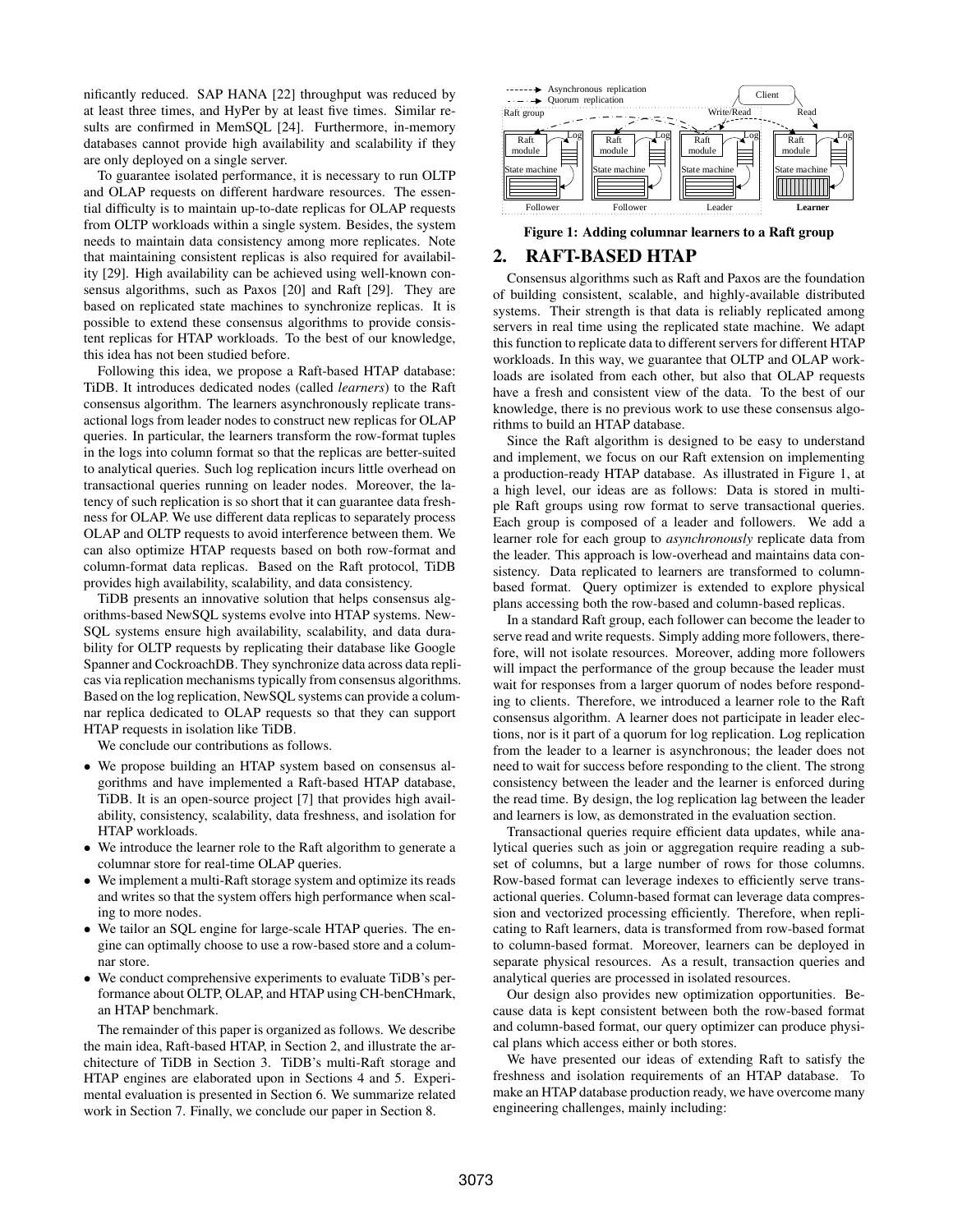

Figure 2: TiDB architecture

- (1) How to build a scalable Raft storage system to support highly concurrent read/write? If the amount of data exceeds the available space on each node managed by the Raft algorithm, we need a partition strategy to distribute data on servers. Besides, in the basic Raft process, requests are processed sequentially, and any request must be approved by the quorum of Raft nodes before responding to clients. This process involves network and disk operations, and thus is time-consuming. This overhead makes the leader become a bottleneck to processing requests, especially on large datasets
- (2) How to synchronize logs into learners with low latency to keep data fresh? Undergoing transactions can generate some very large logs. These logs need to be quickly replayed and materialized in learners so that the fresh data can be read. Transforming log data into column format may encounter errors due to mismatched schemas. This may delay log synchronization.
- (3) How to efficiently process both transactional and analytical queries with guaranteed performance? Large transactional queries need to read and write huge amounts of data distributed in multiple servers. Analytical queries also consume intensive resources and should not impact online transactions. To reduce execution overhead, they also need to choose optimal plans on both a row-format store and a column-format store.

In the following sections, we will elaborate the design and implementation of TiDB to address these challenges.

# 3. ARCHITECTURE

In this section, we describe the high-level structure of TiDB, which is illustrated in Figure 2. TiDB supports the MySQL protocol and is accessible by MySQL-compatible clients. It has three core components: a distributed storage layer, a Placement Driver (PD), and a computation engine layer.

The distributed storage layer consists of a row store (TiKV) and a columnar store (TiFlash). Logically, the data stored in TiKV is an ordered key-value map. Each tuple is mapped into a key-value pair. The key is composed of its table ID and row ID, and the value is the actual row data, where the table ID and row ID are unique integers, and the row ID would be from a primary key column. For example, a tuple with four columns is encoded as:

```
Key:{table{tableID} record{rowID}}
```

```
Value: {col0, col1, col2, col3}
```
To scale out, we take a range partition strategy to split the large keyvalue map into many contiguous ranges, each of which is called a *Region*. Each Region has multiple replicas for high availability. The Raft consensus algorithm is used to maintain consistency among replicas for each Region, forming a Raft group. The leaders of different Raft groups asynchronously replicate data from TiKV to TiFlash. TiKV and TiFlash can be deployed in separate physical resources and thus offer isolation when processing transactional and analytical queries.

*Placement Driver (PD)* is responsible for managing Regions, including supplying each key's Region and physical location, and automatically moving Regions to balance workloads. PD is also our



Figure 3: The architecture of multi-Raft storage

timestamp oracle, providing strictly increasing and globally unique timestamps. These timestamps also serve as our transaction IDs. PD may contain multiple PD members for robustness and performance. PD has no persistent state, and on startup a PD member gathers all necessary data from other members and TiKV nodes.

The computation engine layer is stateless and is scalable. Our tailored SQL engine has a cost-based query optimizer and a distributed query executor. TiDB implements a two-phase commit (2PC) protocol based on Percolator [33] to support transactional processing. The query optimizer can optimally select to read from TiKV and TiFlash based on the query.

The architecture of TiDB meets the requirement of an HTAP database. Each component of TiDB is designed to have high availability and scalability. The storage layer uses the Raft algorithm to achieve consistency between data replicas. The low latency replication between the TiKV and TiFlash makes fresh data available to analytical queries. The query optimizer, together with the stronglyconsistent data between TiKV and TiFlash, offers fast analytical query processing with little impact on transactional processing.

Besides the components mentioned above, TiDB also integrates with Spark, which is helpful to integrate data stored in TiDB and the Hadoop Distributed File System (HDFS). TiDB has a rich set of ecosystem tools to import data to and export data from TiDB and migrate data from other databases to TiDB.

In the following sections, we will do a deep dive on the distributed storage layer, the SQL engine, and TiSpark to demonstrate the capability of TiDB, a production-ready HTAP database.

# 4. MULTI-RAFT STORAGE

Figure 3 shows the architecture of the distributed storage layer in TiDB, where the objects with the same shape play the same role. The storage layer consists of a row-based store, *TiKV*, and a column-based store, *TiFlash*. The storage maps a large table into a big key-value map which is split into many Regions stored in TiKV. Each Region uses the Raft consensus algorithm to maintain the consistency among replicas to achieve high availability. Multiple Regions can be merged into one partition when data is replicated to TiFlash to facilitate table scan. The data between TiKV and TiFlash is kept consistent through asynchronous log replication. Since multiple Raft groups manage data in the distributed storage layer, we call it multi-Raft storage. In the following sections, we describe TiKV and TiFlash in detail, focusing on optimizations to make TiDB a production-ready HTAP database.

# 4.1 Row-based Storage (TiKV)

A TiKV deployment consists of many TiKV servers. Regions are replicated between TiKV servers using Raft. Each TiKV server can be either a Raft leader or follower for different Regions. On each TiKV server, data and metadata are persisted to RocksDB, an embeddable, persistent, key-value store [5]. Each Region has a configurable max size, which is 96 MB by default. The TiKV server for a Raft leader handles read/write requests for the corresponding Region.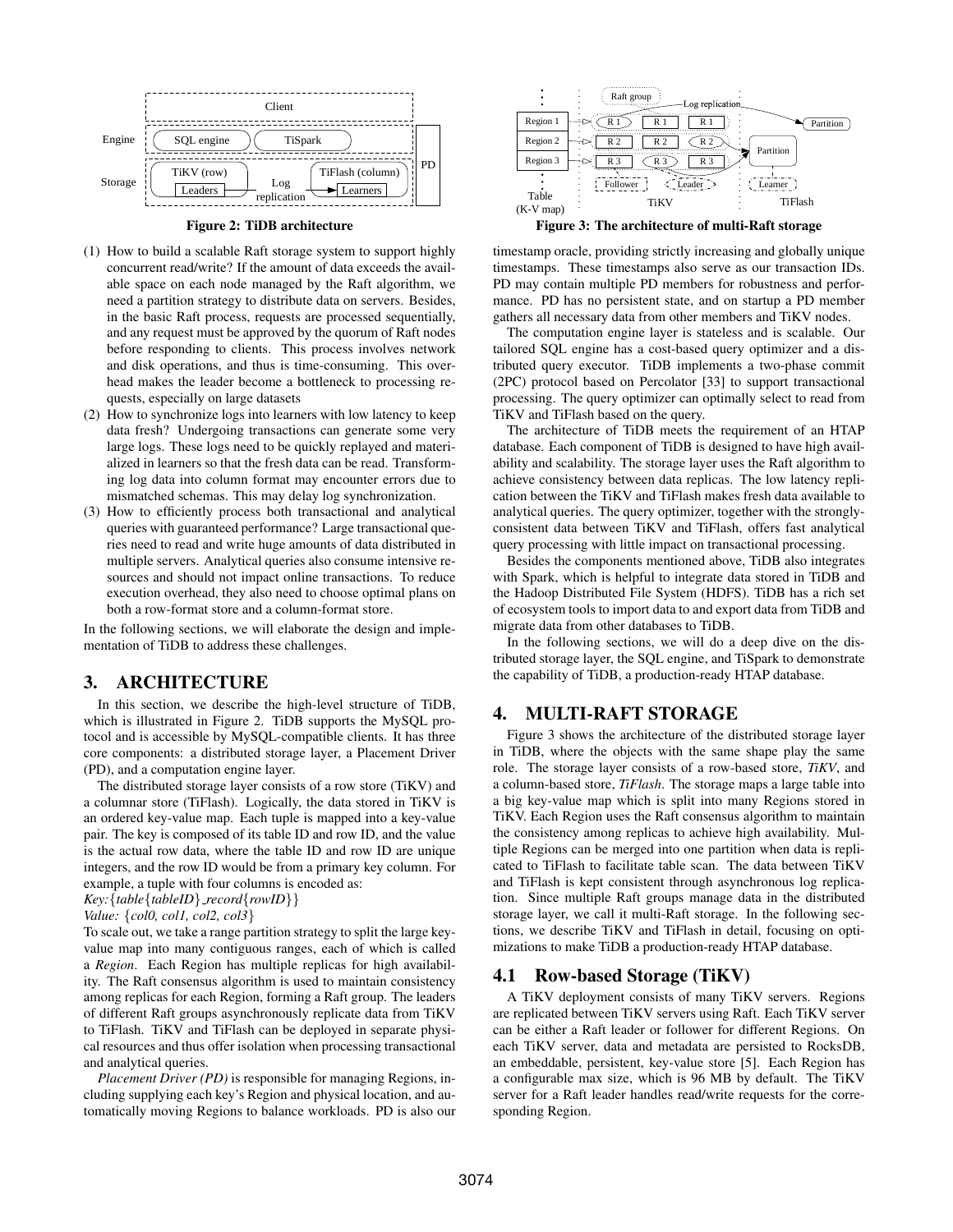When the Raft algorithm responds to read and write requests, the basic Raft process is executed between a leader and its followers: (1) A Region leader receives a request from the SQL engine layer.

- 
- (2) The leader appends the request to its log.
- (3) The leader sends the new log entries to its followers, which in turn append the entries to their logs.
- (4) The leader waits for its followers to respond. If a quorum of nodes respond successfully, then the leader commits the request and applies it locally.
- (5) The leader sends the result to the client and continues to process incoming requests.

This process ensures data consistency and high availability. However, it does not provide efficient performance because the steps happen sequentially, and may incur large I/O overheads (both disk and network). The following sections describe how we have optimized this process to achieve high read/write throughput, i.e., solving the first challenge described in Section 2.

#### *4.1.1 Optimization between Leaders and Followers*

In the process described above, the second and third steps can happen in parallel because there is no dependency between them. Therefore, the leader appends logs locally and sends logs to followers at the same time. If appending logs fails on the leader but a quorum of the followers successfully append the logs, the logs can still be committed. In the third step, when sending logs to followers, the leader buffers log entries and sends them to its followers in batches. After sending the logs, the leader does not have to wait for the followers to respond. Instead, it can assume success and send further logs with the predicted log index. If errors occur, the leader adjusts the log index and resends the replication requests. In the fourth step, the leader applying committed log entries can be handled asynchronously by a different thread because at this stage there is no risk to consistency. Based on the optimizations above, the Raft process is updated as follows:

- (1) A leader receives requests from the SQL engine layer.
- (2) The leader sends corresponding logs to followers and appends logs locally in parallel.
- (3) The leader continues to receive requests from clients and repeats step (2).
- (4) The leader commits the logs and sends them to another thread to be applied.
- (5) After applying the logs, the leader returns the results to the client.

In this optimal process, any request from a client still runs all the Raft steps, but requests from multiple clients are run in parallel, so the overall throughput increases.

### *4.1.2 Accelerating Read Requests from Clients*

Reading data from TiKV leaders is provided with linearizable semantics. This means when a value is read at time *t* from a Region leader, the leader must not return a previous version of the value for read requests after *t*. This can be achieved by using Raft as described above: issuing a log entry for every read request and waiting for that entry to be committed before returning. However, this process is expensive because the log must be replicated across the majority of nodes in a Raft group, incurring the overhead of network I/O. To improve performance, we can avoid the log synchronization phase.

Raft guarantees that once the leader successfully writes its data, the leader can respond to any read requests without synchronizing logs across servers. However, after a leader election, the leader role may be moved between servers in a Raft group. To achieve reading from leaders, TiKV implements the following read optimizations as described in [29].

The first approach is called *read index*. When a leader responds to a read request, it records the current commit index as a local read index, and then sends heartbeat messages to followers to confirm its leader role. If it is indeed the leader, it can return the value once its applied index is greater than or equal to the read index. This approach improves read performance, though it causes a little network overhead.

Another approach is *lease read*, which reduces the network overhead of heartbeats caused by the read index. The leader and followers agree on a lease period, during which followers do not issue election requests so that the leader is not changed. During the lease period, the leader can respond to any read request without connecting to its followers. This approach works well if the CPU clock on each node does not differ very much.

In addition to the leader, followers can also respond to read requests from clients, which is called *follower read*. After a follower receives a read request, it asks the leader for the newest read index. If the locally-applied index is equal to or greater than the read index, the follower can return the value to the client; otherwise, it has to wait for the log to be applied. Follower read can alleviate the pressure on the leader of a hot Region, thus improving read performance. Read performance can then be further improved by adding more followers.

### *4.1.3 Managing Massive Regions*

Massive Regions are distributed on a cluster of servers. The servers and data size are dynamically changing, and Regions may cluster in some servers, especially leader replicas. This causes some servers' disks to become overused, while others are free. In addition, servers may be added to or moved from the cluster.

To balance Regions across servers, the Plancement Driver (PD) schedules Regions with constraints on the number and location of replicas. One critical constraint is to place at least three replicas of a Region on different TiKV instances to ensure high availability. PD is initialized by collecting specific information from servers through heartbeats. It also monitors the workloads of each server and migrates hot Regions to different servers without impacting applications.

On the other hand, maintaining massive Regions involves sending heartbeats and managing metadata, which can cause a lot of network and storage overhead. However, if a Raft group does not have any workloads, the heartbeat is unnecessary. Depending on how busy the Regions' the workloads are, we can adjust the frequency of sending heartbeats. This reduces the likelihood of running into issues like network latency or overloaded nodes.

### *4.1.4 Dynamic Region Split and Merge*

A large Region may become too hot to be read or written in a reasonable time. Hot or large Regions should be split into smaller ones to better distribute workload. On the other hand, it is possible that many Regions are small and seldom accessed; however, the system still needs to maintain the heartbeat and metadata. In some cases, maintaining these small Regions incurs significant network and CPU overhead. Therefore, it is necessary to merge smaller Regions. Note that to maintain the order between Regions, we only merge adjacent Regions in the key space. Based on observed workloads, PD dynamically sends split and merge commands to TiKV.

A split operation divides a Region into several new, smaller Regions, each of which covers a continuous range of keys in the original Region. The Region that covers the rightmost range reuses the Raft group of the original Region. Other Regions use new Raft groups. The split process is similar to a normal update request in the Raft process: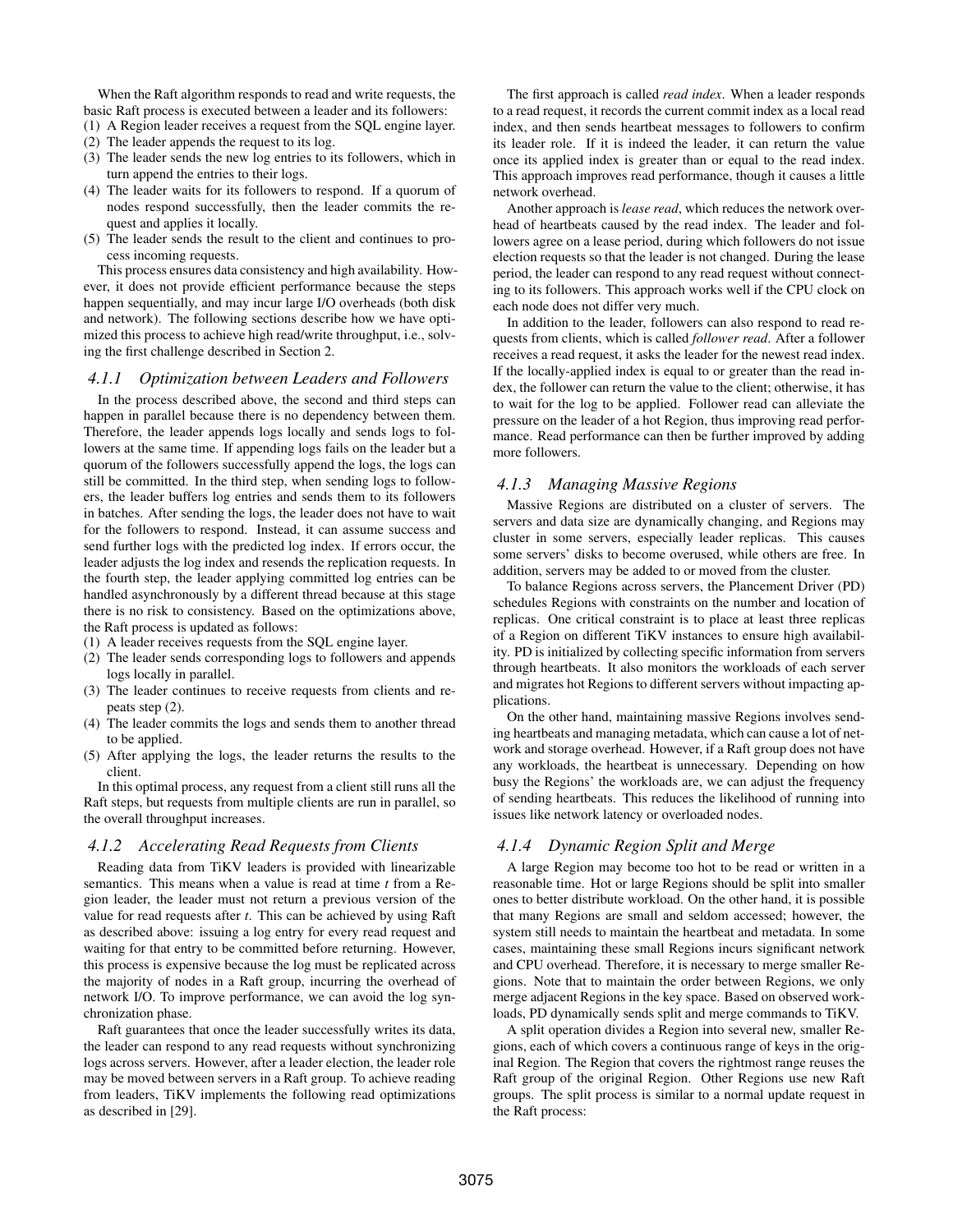| Table 1: Log replaying and decoding |                                                                                                                                                                                                                                                                                                                                                                    |  |  |  |  |
|-------------------------------------|--------------------------------------------------------------------------------------------------------------------------------------------------------------------------------------------------------------------------------------------------------------------------------------------------------------------------------------------------------------------|--|--|--|--|
| Raw logs                            | $\{1\}$ {insert}{prewritten@1}{k1 $\rightarrow$ (a1, b1)}<br>${2}{insert}$ forewritten@2}{k2 $\rightarrow$ (a2, b2)}<br>${3}$ {update}{prewritten@3}{k3 $\rightarrow$ (a3, b3)}<br>$\{1\}$ {insert}{rollbacked@1}<br>$\{2\}$ {insert}{committed#4}<br>$\{3\}$ {update}{committed#5}<br>${4}{\text{delete}}$ {prewritten @6} { k4}<br>$\{4\}$ {delete}{committed#7} |  |  |  |  |
| Compacted logs                      | $\{2\}$ {insert}{prewritten@2}{k2 $\rightarrow$ (a2, b2)}<br>$\{3\}$ {update}{prewritten@3}{k3 $\rightarrow$ (a3, b3)}<br>$\{2\}$ {insert}{committed#4}<br>$\{3\}$ {update}{committed#5}<br>${4}{\text{delete}}$ {prewritten @6} {k4}<br>${4}{\text{delete}}$ {committed#7}                                                                                        |  |  |  |  |
| Decoded tuples                      | ${\text{insert}} {\#4} {\text{R2}} \rightarrow {\text{(a2, b2)}}$<br>$\{\text{update}\}\{\#5\}\{\text{k}3 \to (\text{a}3, \text{b}3)\}\$<br>$\{delete\}$ {#7}{k4}                                                                                                                                                                                                  |  |  |  |  |
| Columnar data                       | $\{insert, update, delete, \}$<br>${#4, #5, #7, }$<br>${k2,k3,k4}$<br>$\{a2,a3\}$<br>${b2,b3}$                                                                                                                                                                                                                                                                     |  |  |  |  |

(1) PD issues a split command to the leader of a Region.

- (2) After receiving the split command, the leader transforms the command into a log and replicates the log to all its follower nodes. The log only includes a split command, instead of modifying actual data.
- (3) Once a quorum replicates the log, the leader commits the split command, and the command is applied to all the nodes in the Raft group. The apply process involves updating the original Region's range and epoch metadata, and creating new Regions to cover the remaining range. Note that the command is applied atomically and synced to disk.
- (4) For each replica of a split Region, a Raft state machine is created and starts to work, forming a new Raft group. The leader of the original Region reports the split result to PD. The split process completes.

Note that the split process succeeds when a majority of nodes commit the split log. Similar to committing other Raft logs, rather than requiring all nodes to finish splitting the Region. After the split, if the network is partitioned, the group of nodes with the most recent epoch wins. The overhead of region split is low as only metadata change is needed. After a split command finishes, the newly split Regions may be moved across servers due to PD's regular load balancing.

Merging two adjacent Regions is the opposite of splitting one. PD moves replicas of the two Regions to colocate them on separate servers. Then, the colocated replicas of the two Regions are merged locally on each server through a two-phase operation; that is, stopping the service of one Region and merging it with another one. This approach is different from splitting a Region, because it cannot use the log replication process between two Raft groups to agree on merging them.

# 4.2 Column-based Storage (TiFlash)

Even though we optimize reading data from TiKV as described above, the row-format data in TiKV is not well-suited for fast analysis. Therefore, we incorporate a column store (TiFlash) into TiDB. TiFlash is composed of learner nodes, which just receive Raft logs from Raft groups and transform row-format tuples into columnar data. They do not participate in the Raft protocols to commit logs or elect leaders so they induce little overhead on TiKV.

A user can set up a column-format replica for a table using an SQL statement:

### *ALTER TABLE x SET TiFLASH REPLICA n;*

where *x* is the name of the table and *n* is the number of replicas. The default value is *1*. Adding a column replica resembles adding an asynchronous columnar index to a table. Each table in TiFlash is divided into many partitions, each of which covers a contiguous range of tuples, in accordance with several continuous Regions from TiKV. The larger partition facilitates range scan.

When initializing a TiFlash instance, the Raft leaders of the relevant Regions begin to replicate their data to the new learners. If there is too much data for fast synchronization, the leader sends a snapshot of its data. Once initialization is complete, the TiFlash instance begins listening for updates from the Raft groups. After a learner node receives a package of logs, it applies the logs to the local state machine, including replaying the logs, transforming the data format, and updating the referred values in local storage.

In the following sections, we illustrate how TiFlash efficiently applies logs and maintains a consistent view with TiKV. This meets the second challenge we described in Section 2.

# *4.2.1 Log Replayer*

In accordance with the Raft algorithm, the logs received by learner nodes are linearizable. To keep the linearizable semantics of committed data, they are replayed according to a first-in, first-out (FIFO) strategy. The log replay has three steps:

- (1) Compacting logs: According to the transaction model described in later Section 5.1, the transactional logs are classified into three statuses: prewritten, committed, or rollbacked. The data in the rollbacked logs does not need to be written to disks, so a compact process deletes invalid prewritten logs according to rollbacked logs and puts valid logs into a buffer.
- (2) Decoding tuples: The logs in the buffer are decoded into rowformat tuples, removing redundant information about transactions. Then, the decoded tuples are put into a row buffer.
- (3) Transforming data format: If the data size in the row buffer exceeds a size limit or its time duration exceeds a time interval limit, these row-format tuples are transformed to columnar data and are written to a local partition data pool. Transformation refers to local cached schemas, which are periodically synchronized with TiKV as described later.

To illustrate the details of the log replay process, consider the following example. We abstract each Raft log item as transaction IDoperation type[transaction status][@start\_ts][#commit\_ts]operation data. According to typical DMLs, the operation type includes inserting, updating, and deleting tuples. Transactional status may be prewritten, committed, or rollbacked. Operation data may be a specifically-inserted or updated tuple, or a deleted key.

In our example shown in Table 1, the raw logs contain eight items which attempt to insert two tuples, update one tuple, and delete one tuple. But inserting k1 is rolled back, so only six of the eight raw log items are preserved, from which three tuples are decoded. Finally, the three decoded tuples are transformed into five columns: operation types, commit timestamps, keys, and two columns of data. These columns are appended to the DeltaTree.

# *4.2.2 Schema Synchronization*

To transform tuples into columnar format in real time, learner nodes have to be aware of the newest schema. Such a schemaful process is different from schemaless operations on TiKV which encode tuples as byte arrays. The newest schema information is stored in TiKV. To reduce the number of times TiFlash asks TiKV for the newest schema, each learner node maintains a schema cache.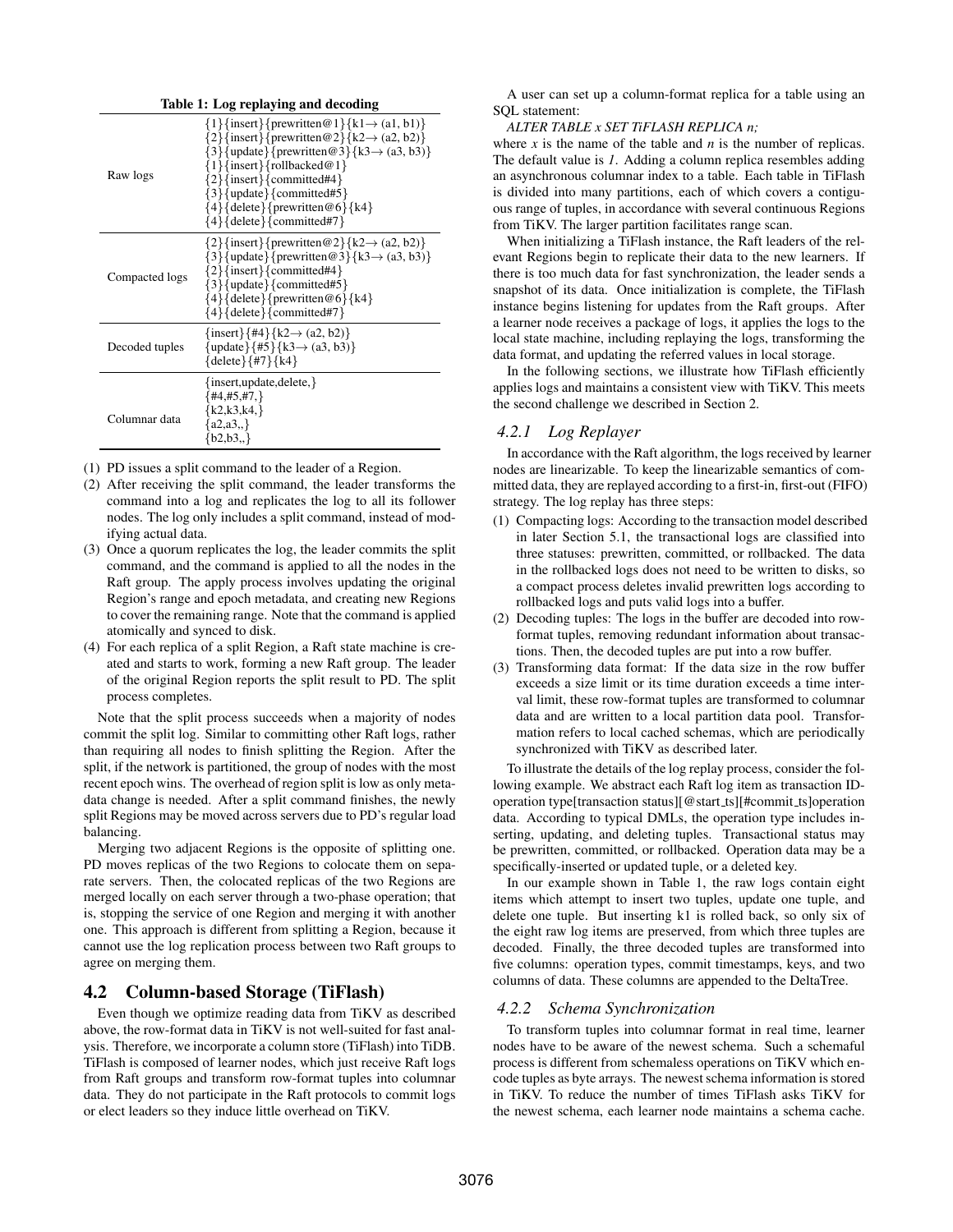

The cache is synchronized with TiKV's schema through a schema syncer. If the cached schema is out of date, there is a mismatch between data being decoded and the local schema, and data must be retransformed. There is a trade-off between the frequency of schema synchronization and the number of schema mismatches. We take a two-stage strategy:

- Regular synchronization: the schema syncer fetches the newest schema from TiKV periodically and applies changes to its local cache. In most cases, this casual synchronization reduces the frequency of synchronizing schemas.
- Compulsive synchronization: if the schema syncer detects a mismatched schema, it proactively fetches the newest schema from TiKV. This can be triggered when the column number differs between tuples and schemas or a column value overflows.

# *4.2.3 Columnar Delta Tree*

To efficiently write and read the columnar data with high throughput, we design a new columnar storage engine, DeltaTree, which appends delta updates immediately and later merges them with the previously stable version for each partition. The delta updates and the stable data are stored separately in the DeltaTree, as shown in Figure 4. In the stable space, partition data is stored as chunks, and each of them covers a smaller range of the partition's tuples. Moreover, these row-format tuples are stored column by column. In contrast, deltas are directly appended into the delta space in the order TiKV generates them. The store format of columnar data in TiFlash is similar to Parquet [4]. It also stores row groups into columnar chunks. Differently, TiFlash stores column data of a row group and its metadata to different files to concurrently update files, instead of only one file in Parquet. TiFlash just compresses data files using the common LZ4 [2] compression to save their disk size.

New incoming deltas are an atomic batch of inserted data or a deleted range. These deltas are cached into memory and materialized into disks. They are stored in order, so they achieve the function of a write-ahead log (WAL). These deltas are usually stored in many small files and therefore induce large IO overhead when read. To reduce cost, we periodically compact these small deltas into a larger one, then flush the larger deltas to disks and replace the previously materialized small deltas. The in-memory copy of incoming deltas facilitates reading the latest data, and if the old deltas reach a limited size, they are removed.

When reading the latest data of some specific tuples, it is necessary to merge all delta files with their stable tuples (i.e., read amplification), because where the related deltas distribute is not known in advance. Such a process is expensive due to reading a lot of files. In addition, many delta files may contain useless data (i.e., space amplification) that wastes storage space and slows down merging them with stable tuples. Therefore, we periodically merge the deltas into the stable space. Each delta file and its related chunks are read into memory and merged. Inserted tuples in deltas are added into the stable, modified tuples replace the original tuples, and deleted tuples are moved. The merged chunks atomically replace original chunks in disks.

Table 2: Read performance of DeltaTree and LSM tree

| Tuple            | Storage    | Transactions per second |      |      |       |
|------------------|------------|-------------------------|------|------|-------|
| number           | engine     | 150                     | 1300 | 8000 | 14000 |
| 100 <sub>M</sub> | Delta tree | 0.49                    | 0.48 | 0.5  | 0.45  |
|                  | LSM tree   | 1.01                    | 0.97 | 0.94 | 0.95  |
| 200 M            | Delta tree | 0.71                    | 0.74 | 0.72 | 0.75  |
|                  | LSM tree   | 1.59                    | 1.63 | 1.67 | 1.64  |

Merging deltas is expensive because the related keys are disordered in the delta space. Such disorder also slows down integrating deltas with stable chunks to return the latest data for read requests. Therefore, we build a B+ tree index on the top of the delta space. Each delta item of updates is inserted into the B+ tree ordered by its key and timestamp. This order priority helps to efficiently locate updates for a range of keys or to look up a single key in the delta space when responding to read requests. Also, the ordered data in the B+ tree is easy to merge with stable chunks.

We conduct a micro-experiment to compare the DeltaTree's performance to the log-structured-merge (LSM) tree [28] in TiFlash, where data is read as it is updated according to Raft logs. We set three TiKV nodes and one TiFlash node, and the hardware configurations are listed in the experimental section. We run the only write workload of Sysbench [6] on TiKV and run "*select count(id), count(k) from sbtest1*" on TiFlash. To avoid the large write amplification of data compaction, we implement the LSM storage engine using a universal compaction, rather than a level style compaction. This implementation is also adopted in ClickHouse [1], a columnoriented OLAP database.

As shown in Table 2, reading from the delta tree is about two times faster than the LSM tree, regardless of whether there are 100 or 200 million tuples, as well as the transactional workloads. This is because in the delta tree each read accesses at most one level of delta files that are indexed in a B+ tree, while it accesses more overlapped files in the LSM tree. The performance remains almost stable under different write workloads because the ratio of delta files is nearly the same. Although the write amplification of DeltaTree (16.11) is greater than the LSM tree (4.74), it is also acceptable.

#### *4.2.4 Read Process*

Like follower read, learner nodes provide snapshot isolation so we can read data from TiFlash at a specific timestamp. After receiving a read request, the learner sends a read index request to its leaders to get the newest data that covers the requested timestamp. In response, the leaders send the referred logs to the learner, and the learner replays and stores the logs. Once the logs are written into DeltaTree, the specific data from the DeltaTree is read to respond to the read request.

# 5. HTAP ENGINES

To solve the third challenge mentioned in Section 2, i.e., processing large-scale transactions and analytical queries, we provide an SQL engine to evaluate transactional and analytical queries. The SQL engine adapts the Percolator model to implement optimistic and pessimistic locking in a distributed cluster. The SQL engine accelerates analytical queries by using a rule- and cost-based optimizer, indexes, and pushing down computation to the storage layer. We also implement TiSpark to connect with the Hadoop ecosystem and enhance OLAP capability. HTAP requests can be processed separately in isolated stores and engine servers. In particular, the SQL engine and TiSpark benefit from using both row and column stores at the same time to get optimal results.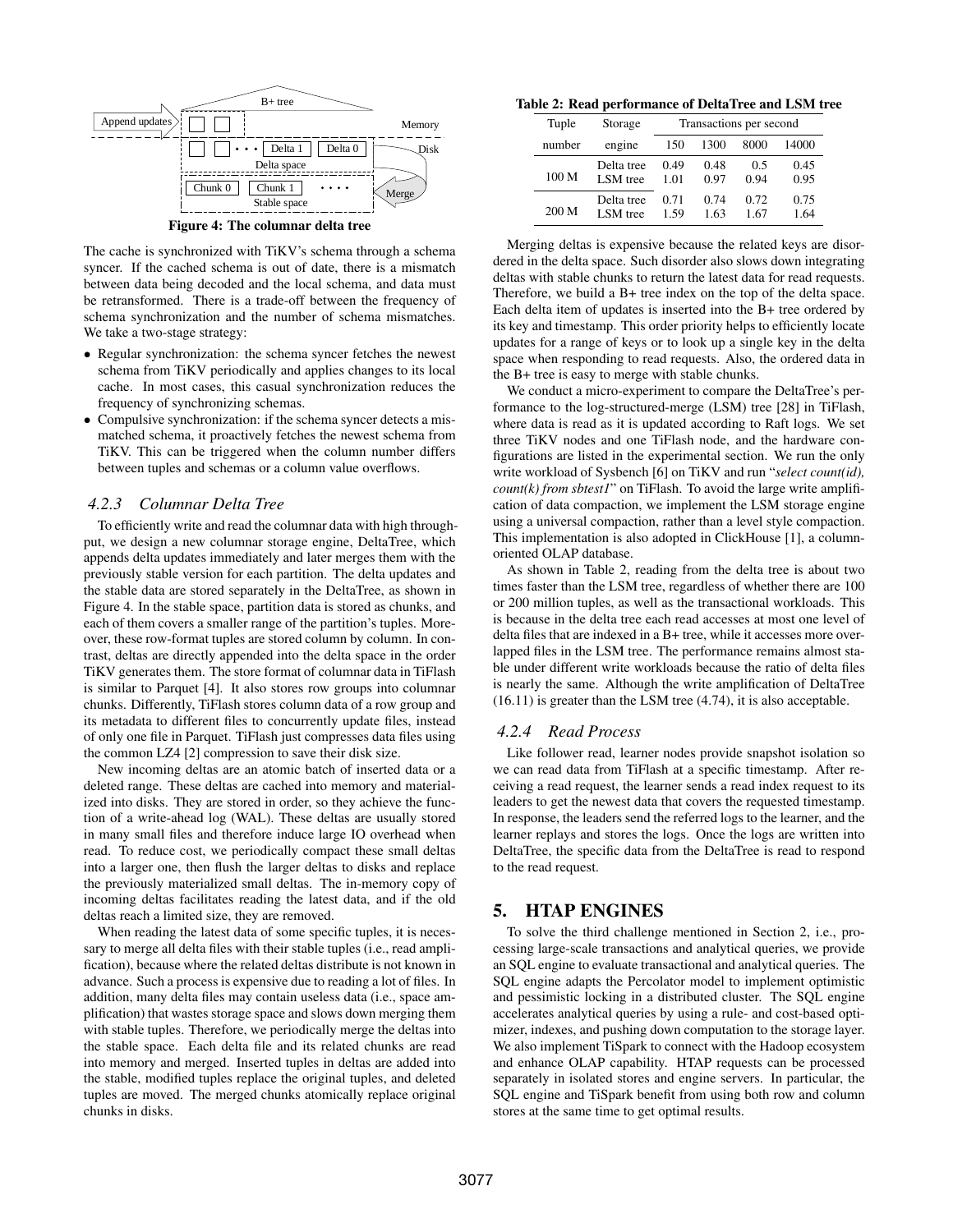

Figure 5: The process of optimistic and pessimistic transaction

# 5.1 Transactional Processing

TiDB provides ACID transactions with snapshot-isolation (SI) or repeatable read (RR) semantics. SI lets each request within a transaction read a consistent version of the data. RR means that different statements in a transaction might read different values for the same key, but that repeating a read (i.e., two reads with the same timestamp) will always read the same value. Our implementation, based on multi-version concurrency control (MVCC), avoids readwrite locking and protects against write-write conflicts.

In TiDB, transactions are collaborative between the SQL engine, TiKV, and PD. The responsibility of each component during transaction is as follows:

- SQL engine: coordinates transactions. It receives the write and read requests from clients, transforms data into a key-value format, and writes the transactions to TiKV using two-phase commit (2PC).
- PD: manages logical Regions and physical locations; provides global, strictly-increasing timestamps.
- TiKV: provides distributed transaction interfaces, implements MVCC, and persists data to disk.

TiDB implements both optimistic and pessimistic locking. They are adapted from the Percolator model, which selects one key as the primary key and uses it to stand for the status of a transaction, and base 2PC to conduct transactions. The process of an optimistic transaction is illustrated on the left of Figure 5. (For simplicity, the figure ignores exception handling.)

- (1) After receiving a "begin" command from a client, the SQL engine asks PD for a timestamp to use as the start timestamp (*start ts*) of the transaction.
- (2) The SQL engine executes SQL DMLs by reading data from TiKV and writing to local memory. TiKV supplies data with the most recent commit timestamp (*commit ts*) before the transaction's *start ts*.
- (3) When the SQL engine receives a commit command from the client, it starts the 2PC protocol. It randomly chooses a primary key, locks all keys in parallel, and sends prewrites to TiKV nodes.
- (4) If all prewrites succeed, the SQL engine asks PD for a timestamp for the transaction's *commit ts* and sends a commit command to TiKV. TiKV commits the primary key and sends a success response back to the SQL engine.
- (5) The SQL engine returns success to the client.
- (6) The SQL engine commits secondary keys and clears locks asynchronously and in parallel by sending further commit commands to TiKV.

The main difference between optimistic and pessimistic transactions is when locks are acquired. In optimistic transactions, locks are acquired incrementally in the prewrite phase (step 3 above). In pessimistic transactions, locks are acquired as DMLs are executed before prewrite (part of step 2). That means that once prewrite starts, the transaction will not fail due to conflict with another transaction. (It can still fail due to network partition, or other issues.)

When locking keys in a pessimistic transaction, the SQL engine acquires a new timestamp, called the *for update ts*. If the SQL engine cannot acquire a lock, it can retry the transaction starting at that lock, rather than rolling back and retrying the whole transaction. When reading data, TiKV uses *for update ts* rather than *start ts* to decide which values of a key can be read. In this manner, pessimistic transactions maintain the RR isolation level, even with partial retries of transactions.

With pessimistic transactions, users can also opt to require only the read committed (RC) isolation level. This causes less conflict between transactions and thus better performance, at the expense of less isolated transactions. The difference in implementation is that for RR TiKV must report a conflict if a read tries to access a key locked by another transaction; for RC, locks can be ignored for reading.

TiDB implements distributed transactions without a centralized lock manager. Locks are stored in TiKV, giving high scalability and availability. Moreover, the SQL engine and PD servers are scalable to handle OLTP requests. Running many transactions simultaneously across servers achieves a high degree of parallelism.

Timestamps are requested from PD. Each timestamp includes the physical time and logical time. The physical time refers to the current time with millisecond accuracy, and the logical time takes 18 bits. Therefore, in theory, PD can allocate  $2^{18}$  timestamps per millisecond. In practice, it can generate about 1 million timestamps per second as allocating timestamps only costs a few cycles. Clients ask for timestamps once a batch to amortize overhead, especially network latency. At present, getting timestamps is not a performance bottleneck in our experiments and in many productive environments.

# 5.2 Analytical Processing

In this section, we describe our optimizations targeted at OLAP queries, including an optimizer, indexes, and pushing down computation in our tailored SQL engine and TiSpark.

### *5.2.1 Query Optimization in SQL Engine*

TiDB implements a query optimizer with two phases of query optimisation: rule-based optimization (RBO) of the query which produces a logical plan, then cost-based optimization (CBO) which transforms a logical plan to a physical plan. Our RBO has a rich set of transformation rules, including cropping unneeded columns, eliminating projection, pushing down predicates, deriving predicates, constant folding, eliminating "group by" or outer joins, and unnesting subqueries. Our CBO chooses the cheapest plan from candidate plans according to execution costs. Note that TiDB provides two data stores, TiKV and TiFlash, so scanning tables typically has three options: scanning row-format tables in TiKV, scanning tables with indexes in TiKV, and scanning columns in TiFlash.

Indexes are important to improve query performance in databases, which are usually used in point-get or range queries, providing more cheaper data scan paths for hash joins and merge joins. TiDB implements scalable indexes to work in a distributed environment. Because maintaining indexes consumes a significant amount of resources and may affect online transactions and analysis, we asynchronously build or drop indexes in the background. Indexes are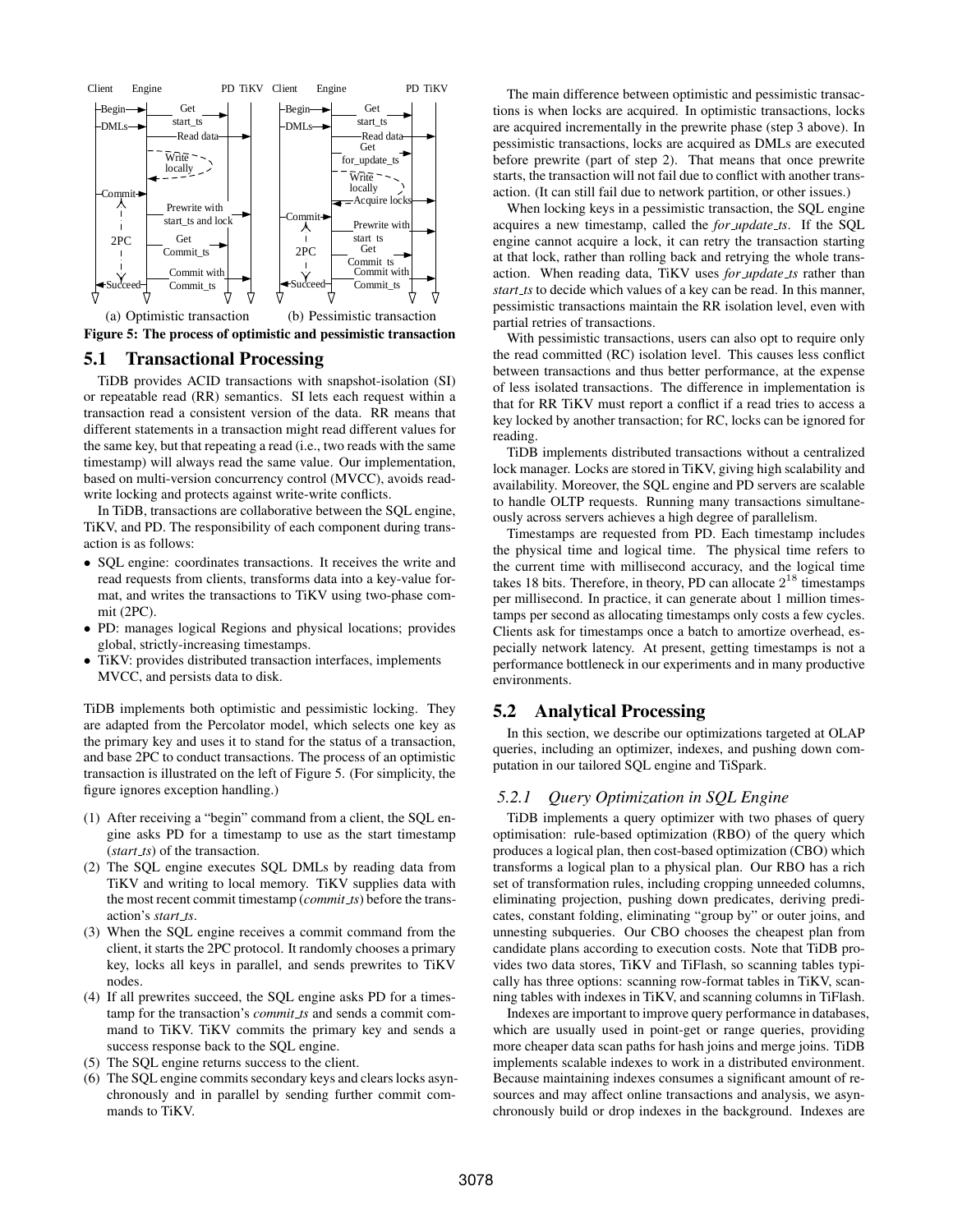

Figure 6: The interaction of TiSpark and TiDB

split by Regions in the same way as data and stored in TiKV as key-values. An index item on a unique key index is encoded as: *Key:* {*table*{*tableID*} *index*{*indexID*} *indexedColValue*} *Value:* {*rowID*}

An index item on a nonunique index is decoded as:

*Key:* {*table*{*tableID*} *index*{*indexID*} *indexedColValue rowID*} *Value:* {*null*}

Using an index requires a binary search to locate the Regions which contain relevant parts of the index. To increase the stability of index selection and reduce the overhead of physical optimization, we use a skyline pruning algorithm to eliminate useless candidate indexes. If there are multiple candidate indexes that match different query conditions, we merge partial results (i.e., a set of qualified row IDs) to get a precise results set.

Physical plans (the result of CBO) are executed by the SQL engine layer using the pulling iterator model [17]. Execution can be further optimized by pushing down some computation to the storage layer. In the storage layer, the component that performs the computation is called a *coprocessor*. The coprocessor executes subtrees of an execution plan on different servers in parallel. This reduces the number of tuples that must be sent from the storage layer to the engine layer. For example, by evaluating filters in the coprocessor, rejected tuples are filtered out in the storage layer, and only the accepted tuples need to be sent to the engine layer. The coprocessor can evaluate logical operations, arithmetic operations, and other common functions. In some cases, it can execute aggregations and TopN. The coprocessor can further improve performance by vectorizing operations: instead of iterating over whole rows, rows are batched and data is organized by column, resulting in much more efficient iteration.

#### *5.2.2 TiSpark*

To help TiDB connect to the Hadoop ecosystem, TiDB adds TiSpark on the multi-Raft storage. In addition to SQL, TiSpark supports powerful computation such as machine learning libraries and can process data from outside TiDB.

Figure 6 shows how TiSpark integrates with TiDB. In TiSpark, the Spark driver reads metadata from TiKV to construct a Spark catalog, including table schemas and index information. The Spark driver asks PD for timestamps to read MVCC data from TiKV to ensure it gets a consistent snapshot of the database. Like the SQL engine, Spark Driver can push down computation to the coprocessor on the storage layer and use available indexes. This is done by modifying the plans generated by the Spark optimizer. We also customize some read operations to read data from TiKV and TiFlash, and assemble them into rows for the Spark workers. For example, TiSpark can simultaneously read from multiple TiDB Regions, and it can get index data from the storage layer in parallel. To reduce dependency on specific versions of Spark, most of these functions are implemented in additional packages.

TiSpark differs from common connectors in two aspects. Not only can it simultaneously read multiple data Regions, it can also get index data from the storage layer in parallel. Reading indexes can facilitate the optimizer in Spark to choose optimal plans to reduce execution cost. On the other hand, TiSpark modifies plans

generated from the raw optimizer in Spark to push down parts of execution to the coprocessor in the storage layer, which further reduces execution overhead. In addition to reading data from the storage layer, TiSpark also supports loading large data in the storage layer with transactions. To achieve this, TiSpark takes the twophase commit and locks tables.

# 5.3 Isolation and Coordination

Resource isolation is an effective way to guarantee the performance of transactional queries. Analytical queries often consume high levels of resources such as CPU, memory, and I/O bandwidth. If these queries run together with transactional queries, the latter can be seriously delayed. This general principle has been verified in previous work [24, 34]. To avoid this problem in TiDB, we schedule analytical and transactional queries on different engine servers, and deploy TiKV and TiFlash on separate servers. Transactional queries mainly access TiKV, whereas analytical queries mainly access TiFlash. The overhead of maintaining data consistency between TiKV and TiFlash via Raft is low, so running analytical queries with TiFlash has little impact on the performance of transactional processing.

Data is consistent across TiKV and TiFlash, therefore queries can be served by either reading from TiKV or TiFlash. As a result, our query optimizer can choose from a larger physical plan space, and the optimal plan can potentially read from both TiKV and Ti-Flash. When TiKV accesses a table, it provides a row scan and an index scan, and TiFlash supports a column scan.

These three access paths differ from each other in their execution costs and data order properties. Row scan and column scan provide order by primary key; index scan offers several orderings from the encoding of keys. The costs of different paths depend on the average tuple/column/index size  $(S_{\text{tuple/col/index}})$  and estimated number of tuples/Regions ( $N_{\text{tuple/reg}}$ ). We express the I/O overhead of the data scan as  $f_{\text{scan}}$ , and the file seeking cost as  $f_{\text{seek}}$ . The query optimizer chooses an optimal access path according to Equation (1). As shown in Equation (2), the cost of the row scan comes from scanning contiguous row data and seeking Region files. The cost of the column scan (Equation  $(3)$ ) is the sum of scanning m columns. If the indexed columns do not satisfy the needed column of the table scan, the index scan (Equation (4)) should consider the cost of scanning index files and the cost of scanning data files (i.e., double read). Note that double read usually scans tuples randomly, which involves seeking more files in Equation (5).

$$
C_{\text{opt\_scan}} = \min(C_{\text{col\_scan}}, C_{\text{row\_scan}}, C_{\text{index\_scan}})
$$
(1)

$$
C_{\text{row\_scan}} = S_{\text{tuple}} \cdot N_{\text{tuple}} \cdot f_{\text{scan}} + N_{\text{reg}} \cdot f_{\text{seek}} \tag{2}
$$

$$
C_{\text{col.scan}} = \sum_{j=1}^{m} (S_{\text{col}.j} \cdot N_{\text{tuple}} \cdot f_{\text{scan}} + N_{\text{reg}.j} \cdot f_{\text{seek}}) \tag{3}
$$

 $\mathtt{C}_{index\_scan} = \mathtt{S}_{index} \cdot \mathtt{N}_{tuple} \cdot \mathtt{f}_{scan} + \mathtt{N}_{reg} \cdot \mathtt{f}_{seek} + \mathtt{C}_{double\_read} \quad (4)$ 

$$
C_{\text{double.read}} = \begin{cases} 0 & (\text{if without double read}) \\ S_{\text{tuple}} \cdot N_{\text{tuple}} \cdot f_{\text{scan}} + N_{\text{tuple}} \cdot f_{\text{seek}} \end{cases} \tag{5}
$$

As an example of when the query optimizer will choose both row- and column-format stores to access different tables in the same query, consider *"select T.\*, S.a from T join S on T.b=S.b where T.a between 1 and 100"*. This is a typical join query, where T and S have indexes on column a in the row store, as well as column replicas. It is optimal to use the index to access T from the row store, and access S from the column store. This is because the query needs a range of complete tuples from T and accessing data by tuple through the index is cheaper than the column store. On the other hand, fetching two complete columns of S is cheaper when using the column store.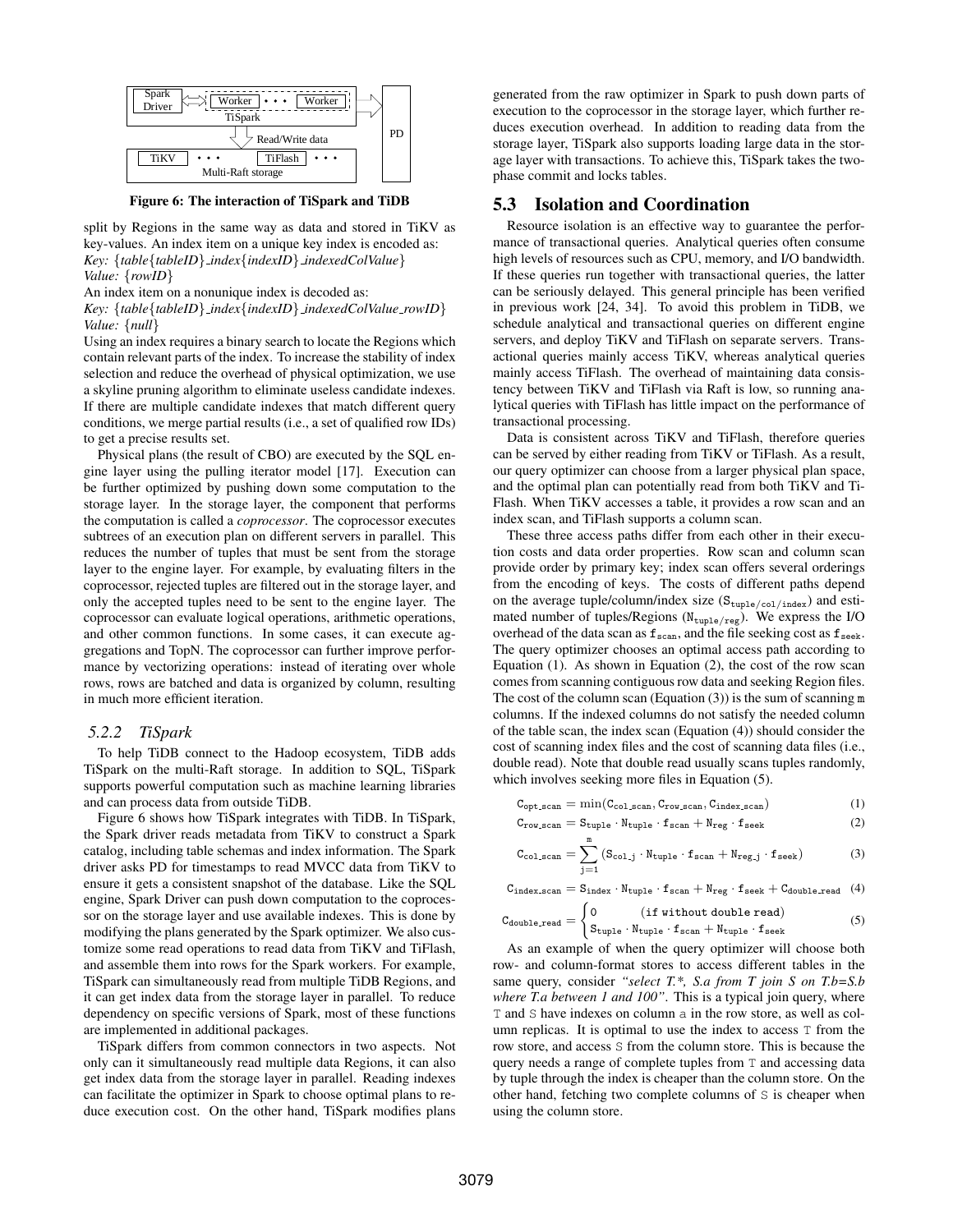

The coordination of TiKV and TiFlash can still guarantee isolated performance. For analytical queries, only a small range scan or point-get scan may access TiKV through the follower read, which makes little impact on leaders. We also limit the default access table size on TiKV for analytical queries to at most 500 MB. Transactional queries may access columnar data from TiFlash to check some constraints, such as uniqueness. We set more than one columnar replica for specific tables, and one table replica is dedicated to transactional queries. Handling transactional queries on separate servers avoids affecting analytical queries.

# 6. EXPERIMENTS

In this section, we first separately evaluate TiDB's OLTP and OLAP ability. For OLAP, we investigate the SQL engine's ability to choose TiKV and TiFlash, and compare TiSpark to other OLAP systems. Then, we measure TiDB's HTAP performance, including the log replication delay between TiKV and TiFlash. Finally, we compare TiDB to MemSQL in terms of isolation.

#### 6.1 Experimental Setup

Cluster. We perform comprehensive experiments on a cluster of six servers; each has 188 GB memory and two Intel® Xeon® CPU E5-2630 v4 processors, i.e., two NUMA nodes. Each processor has 10 physical cores (20 threads) and a 25 MB shared L3 cache. The servers run Centos version 7.6.1810 and are connected by a 10 Gbps Ethernet network.

Workload. Our experiments are conducted under a hybrid OLTP and OLAP workload using CH-benCHmark. Source code is published online [7]. The benchmark is composed of standard OLTP and OLAP benchmarks: TPC-C and TPC-H. It is built from the unmodified version of the TPC-C benchmark. The OLAP part contains 22 analytical queries inspired by TPC-H, whose schema is adapted from TPC-H to the CH-benCHmark schema, plus three missing TPC-H relations. At run time, the two workloads are issued simultaneously by multiple clients; the number of clients is varied in the experiments. Throughput is measured in queries per second (QPS) or transactions per second (TPS), respectively. The unit of data in CH-benCHmark is called a warehouse, the same with TPC-C. 100 warehouses take about 70 GB of memory.

# 6.2 OLTP Performance

We evaluate TiDB's standalone OLTP performance with optimistic locking or pessimistic locking under the OLTP part of CHbenCHmark; i.e., the TPC-C benchmark. We compare TiDB's per-

Table 3: Performance of timestamp retrieval



Figure 8: Choice of TiKV or TiFlash for analytical queries

formance to CockroachDB (CRDB), another distributed NewSQL database. CRDB is deployed on six homogeneous servers. For TiDB, the SQL engine and TiKV are deployed on six servers, and their instances are bound to the two NUMA nodes separately on each server. PD is deployed on three of the six servers. To balance requests, both TiDB and CRDB are accessed through an HAProxy load balancer. We measure the throughput and average latency on 50, 100, and 200 warehouses using various numbers of clients.

The plots of the throughput in Figures 7(b) and 7(c) differ from Figure 7(a). In Figure 7(a), for less than 256 clients, the throughput of TiDB increases with the number of clients for both optimistic locking and pessimistic locking. For more than 256 clients, the throughput with optimistic locking remains stable and then starts to drop, whereas the throughput of pessimistic locking reaches its maximum with 512 clients and then drops. The throughput of TiDB in Figures 7(b) and 7(c) keeps increasing. This result is expected as the resource contention is heaviest with high concurrency and small data size.

In general, optimistic locking performs better than pessimistic locking except for smaller data sizes and with high concurrency (1024 clients on 50 or 100 warehouses) where resource contention is heavy and causes many optimistic transactions to be retried. Since resource contention is lighter with 200 warehouses, optimistic locking still produces better performance.

In most cases, the throughput of TiDB is higher than CRDB, especially when using optimistic locking on large warehouses. Even taking pessimistic locking for fair comparison (CRDB always uses pessimistic locking), TiDB's performance is still higher. We believe that TiBD's performance advantage is due to optimization of transaction processing and the Raft algorithm.

Figure 7(d) shows that more clients cause more latency, especially after reaching maximum throughput, because more requests have to wait for a longer time. This also accounts for the higher latency with fewer warehouses. For certain clients, higher throughput leads to less latency for TiDB and CRDB. Similar results exist with 50 and 100 warehouses.

We evaluate the performance of requesting timestamps from PD since this might be a potential bottleneck. We use 1200 clients to continuously request timestamps. The clients are located on varying servers in a cluster. Emulating TiDB, each client sends timestamp requests to PD in batches. As Table 3 shows, each of the six servers can receive 602594 timestamps per second, which is more than 100 times the required rate when running the TPC-C benchmark. When running TPC-C, TiDB requests at most 6000 timestamps per second per server. When increasing the number of servers, the number of received timestamps decreases on each server, but the total number of timestamps is almost the same. This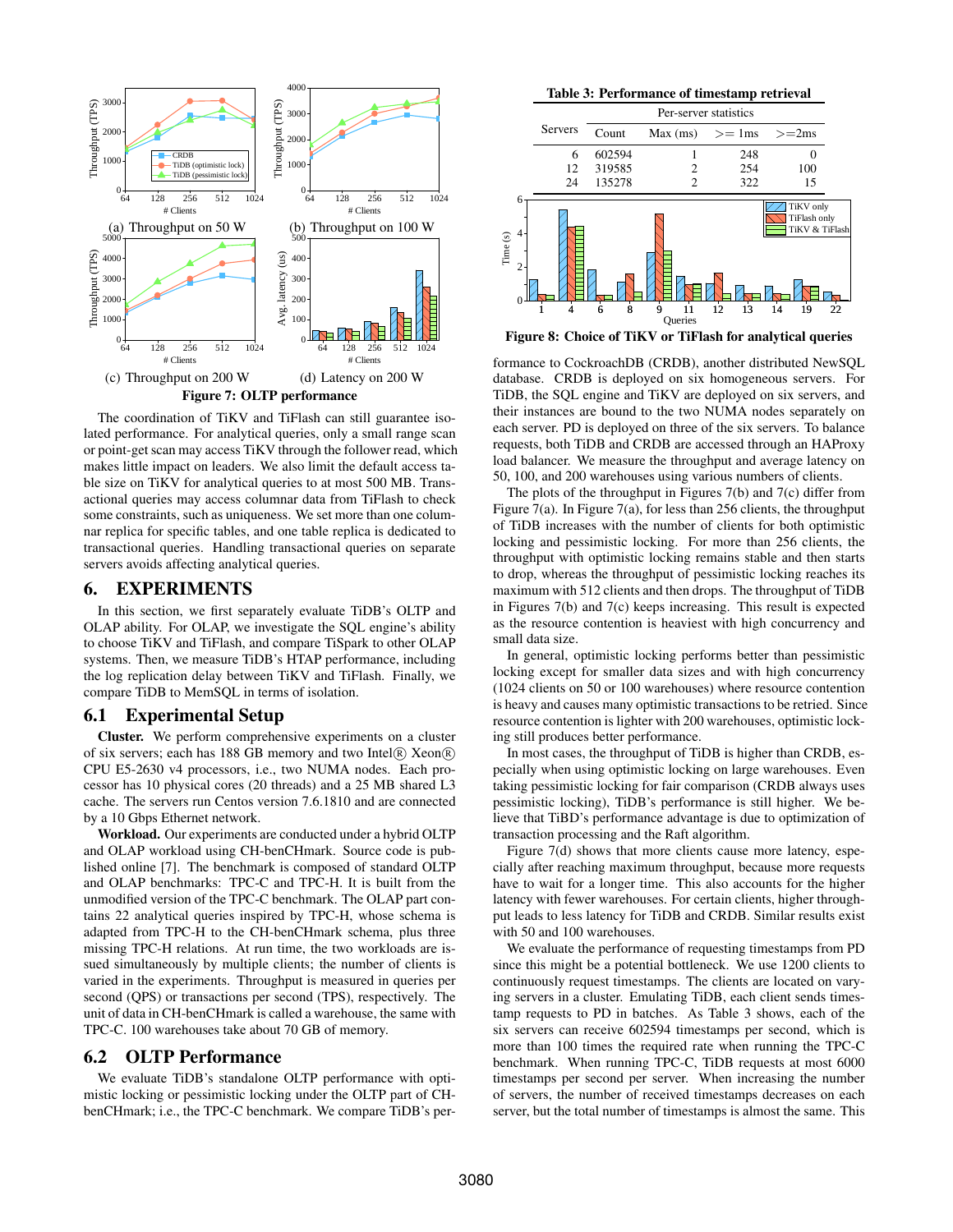

Figure 9: Performance comparison of CH-benCHmark analytical queries

rate greatly exceeds any real-life demand. Regarding latency, only a small proportion of requests cost 1 ms or 2 ms. We conclude that getting timestamps from PD is not a performance bottleneck in TiDB at present.

# 6.3 OLAP Performance

We evaluate the OLAP performance of TiDB from two perspectives. First, we evaluate the capability of the SQL engine to optimally choose either a row store or a column store under the OLAP part of CH-benCHmark with 100 warehouses. We set up three types of storage: TiKV only, TiFlash only, and both TiKV and TiFlash. We run each query five times and compute the average execution time. As shown in Figure 8, fetching data only from a single kind of store, neither store is superior. Requesting data from both TiKV and TiFlash always performs better.

Q8, Q12, and Q22 generate interesting results. The TiKV-only case costs less time than the TiFlash-only case in Q8 and Q12, but it takes more time in Q22. The TiKV and TiFlash case performs better than the TiKV-only and TiFlash-only cases.

Q12 mainly contains a two-table join, but it takes different physical implementations in each storage type. In the TiKV-only case, it uses an index join, which scans several qualified tuples from table ORDER LINE and looks up table OORDER using indexes. The index reader costs so much less that it is superior to taking a hash join in the TiFlash-only case, which scans needed columns from the two tables. The cost is further reduced when using both TiKV and TiFlash because it uses the cheaper index join that scans ORDER LINE from TiFlash, and looks up OORDER using indexes in TiKV. In the TiKV and TiFlash case, reading the column store cuts the execution time of the TiKV-only case by half.

In Q22, its *exists()* subquery is converted to an anti-semi join. It uses an index join in the TiKV-only case and a hash join in the TiFlash-only case. But unlike the execution in Q12, using the index join is more expensive than the hash join. The cost of the index join is reduced when fetching the inner table from TiFlash and looking up the outer table using indexes from TiKV. Therefore, the TiKV and TiFlash case again takes the least time.

Q8 is more complex. It contains a join with nine tables. In the TiKV-only case, it takes two index merge joins and six hash joins, and looks up two tables (CUSTOMER and OORDER) using indexes. This plan takes 1.13 seconds and is superior to taking eight hash joins in the TiFlash-only case, which costs 1.64 seconds. Its overhead is further reduced in the TiKV and TiFlash case, where the physical plan is almost unchanged except for scanning data from TiFlash in six hash joins. This improvement reduces the execution time to 0.55 seconds. In these three queries, using only TiKV or Ti-Flash gets varying performance and combining them achieves the best results.

For Q1, Q4, Q6, Q11, Q13, Q14, and Q19, the TiFlash-only case performs better than the TiKV-only case, and the TiKV and TiFlash case gets the same performance as the TiFlash-only case. The reasons differ for these seven queries. Q1 and Q6 are mainly composed of aggregations on a single table, so running on the column store in TiFlash costs less time, and is an optimal choice. These results highlight the advantages of the columnar store described in previous work. Q4 and Q11 are separately executed using an identical physical plan in each case. However, scanning data from TiFlash is cheaper than TiKV, so the execution time in the TiFlashonly case is less, and it is also an optimal choice. Q13, Q14, and Q19 each contains a two-table join, which is implemented as a hash join. Although the TiKV-only case adopts the index reader when probing the hash table, it is also more expensive than scanning data from TiFlash.

Q9 is a multi-join query. In the TiKV-only case, it takes index merge joins on some tables using indexes. It is cheaper than doing hash joins on TiFlash, so it becomes the optimal choice. Q7, Q20, and Q21 produce similar results, however they are elided due to limited space. The remaining eight of 22 TPC-H queries have comparable performance in the three storage settings.

In addition, we compare TiSpark to SparkSQL, PrestoDB, and Greenplum using the 22 analytical queries of CH-benCHmark with 500 warehouses. Each database is installed on six servers. For SparkSQL and PrestoDB, data is stored as columnar parquet files in Hive. Figure 9 compares the performance of these systems. TiSpark's performance is comparable to SparkSQL because they use the same engine. The performance gap is rather small and mainly comes from accessing different storage systems: scanning compressed parquet files is cheaper, so SparkSQL usually outperforms TiSpark. However, in some cases that advantage is offset where TiSpark can push more computation to the storage layer. Comparing TiSpark to PrestoDB and Greenplum is a comparison of SparkSQL (the underlying engine of TiSpark) to the other two engines. This is out of the scope of this paper, however, and we will not discuss it in detail.

# 6.4 HTAP Performance

As well as investigating transactional processing (TP) and analytical processing (AP) performance, we evaluate TiDB with a hybrid workload based on the entire CH-benCHmark, with separate transaction clients (TC) and analysis clients (AC). These experiments were conducted on 100 warehouses. The data is loaded into TiKV and simultaneously replicated into TiFlash. TiKV is deployed on three servers and is accessed by a TiDB SQL engine instance. TiFlash is deployed on three other servers and collocates with a TiSpark instance. This configuration services analytical and transactional queries separately. Each run is 10 minutes with a 3 minute warmup period. We measured the throughput and average latency of TP and AP workloads.

Figures 10(a) and 10(b) show the throughput and average latency (respectively) of transactions with various numbers of TP clients and AP clients. The throughput increases with more TP clients but reaches the maximum value at slightly less than 512 clients. With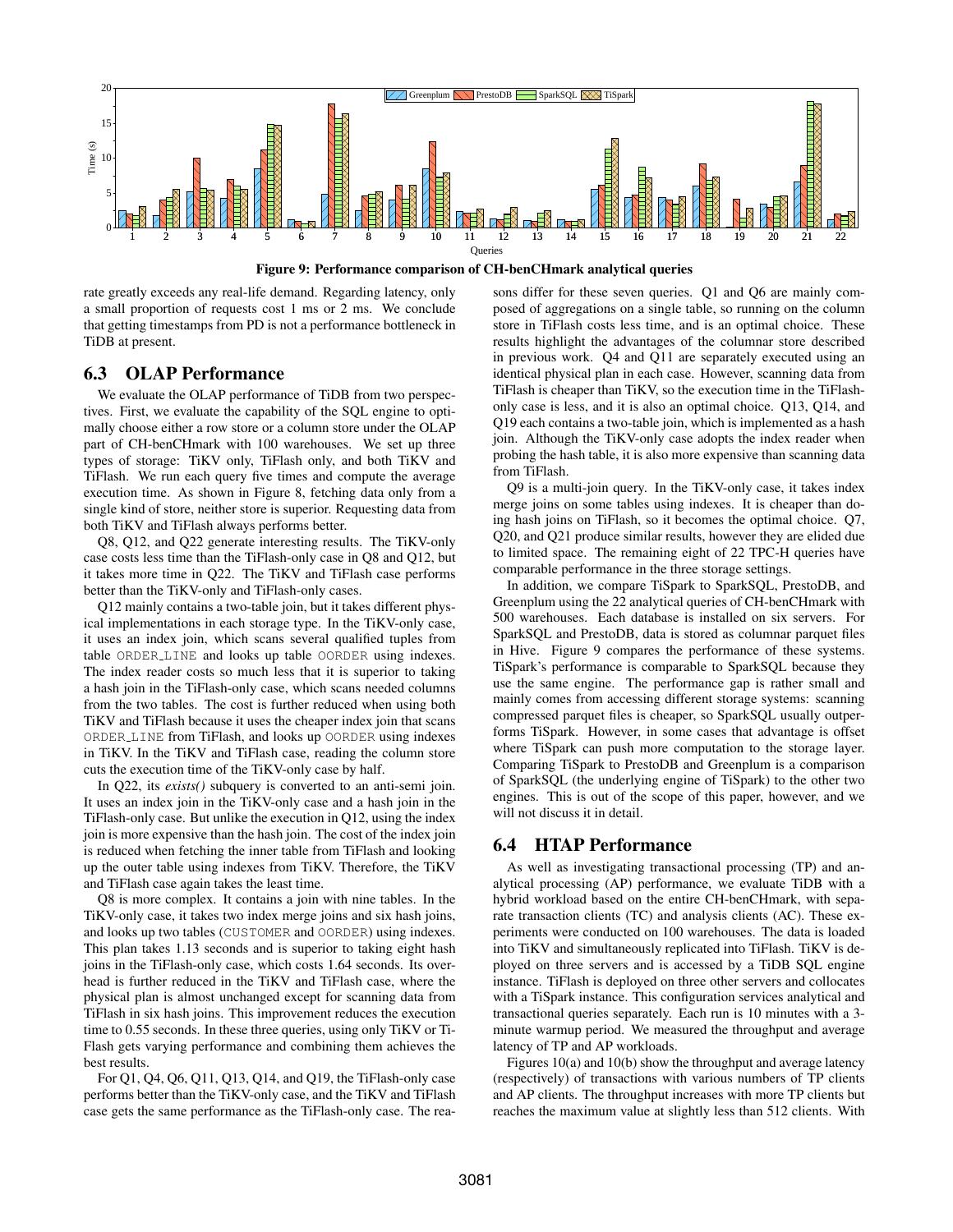

the same number of TP clients, more analytical processing clients degrade the TP throughput at most 10% compared to no AP clients. This confirms that the log replication between TiKV and TiFlash achieves high isolation, especially in contrast to the performance of MemSQL in Section 6.6. This result is similar to that in [24].

The average latency of transactions increases without an upper bound. This is because even though more clients issue more requests, they cannot be completed immediately and have to wait. The wait time accounts for the increasing latency.

Similar throughput and latency results shown in Figures 10(c) and 10(d) demonstrate the impact of TP on AP requests. The AP throughput soon reaches the maximum under 16 AP clients, because AP queries are expensive and compete for resources. Such contention decreases the throughput with more AP clients. With the same number of AP clients, the throughput remains almost the same, with at most only a 5% drop. This indicates that TP does not significantly affect AP execution. The increasing average latency of analytical queries results from more waiting time with more clients.

# 6.5 Log Replication Delay

To achieve real-time analytical processing, transactional updates should be immediately visible to TiFlash. Such data freshness is determined by the log replication delay between TiKV and TiFlash. We measure the log replication time while running CH-benCHmark with different numbers of transaction clients and analysis clients. We record that delay for every replication during 10 minutes of running CH-benCHmark, and compute the average delay every 10 seconds. We also compute the distribution of the log replication delay during the 10 minutes, shown in Table 4.

As shown in Figure 11(a), the log replication delay is always less than 300 ms on 10 warehouses, and most delays are less than 100 ms. Figure 11(b) shows that the delay increases with 100 warehouses; most are less than 1000 ms. Table 4 gives more precise

details. With 10 warehouses, almost 99% of queries cost less than 500 ms, regardless of the client settings. With 100 warehouses, about 99% and 85% queries took less than 1000 ms with 2 and 32 analysis clients, respectively. These metrics highlight that TiDB can guarantee data freshness of about one second on HTAP workloads.

When comparing Figure 11(a) and Figure 11(b), we observe that the delay time is related to data size. The more warehouses, the larger the latency, because more data introduces more logs to be synchronized. In addition, the delay also depends on the number of analytical requests, but suffers less due to the number of transactional clients. This can be clearly seen in Figure 11(b). Thirty-two ACs cause more latency than two ACs. But with the same number of analytical clients, the latency does not differ a lot. We show more precise results in Table 4. With 100 warehouses and two ACs, more than 80% of queries take less than 100 ms, but with 32 ACs less than 50% take less than 100 ms. This is because more analytical queries induce log replication with a higher frequency.

# 6.6 Comparison to MemSQL

We compare TiDB with MemSQL 7.0 using CH-benC -Hmark. This experiment aims to highlight the isolation problem of state-ofthe-art HTAP systems, rather than OLTP and OLAP performance. MemSQL is a distributed, relational database that handles both transactions and real-time analytics at scale. MemSQL is deployed on six servers: one master, one aggregator, and four leaves. We loaded 100 warehouses into MemSQL and ran the benchmark with various numbers of AP and TP clients. The benchmark ran for 10 minutes with a five-minute warm up period.

In contrast to Figure 10, Figure 12 illustrates that workload interference has a significant effect on the performance of MemSQL. In particular, as the number of AP clients increase, the transaction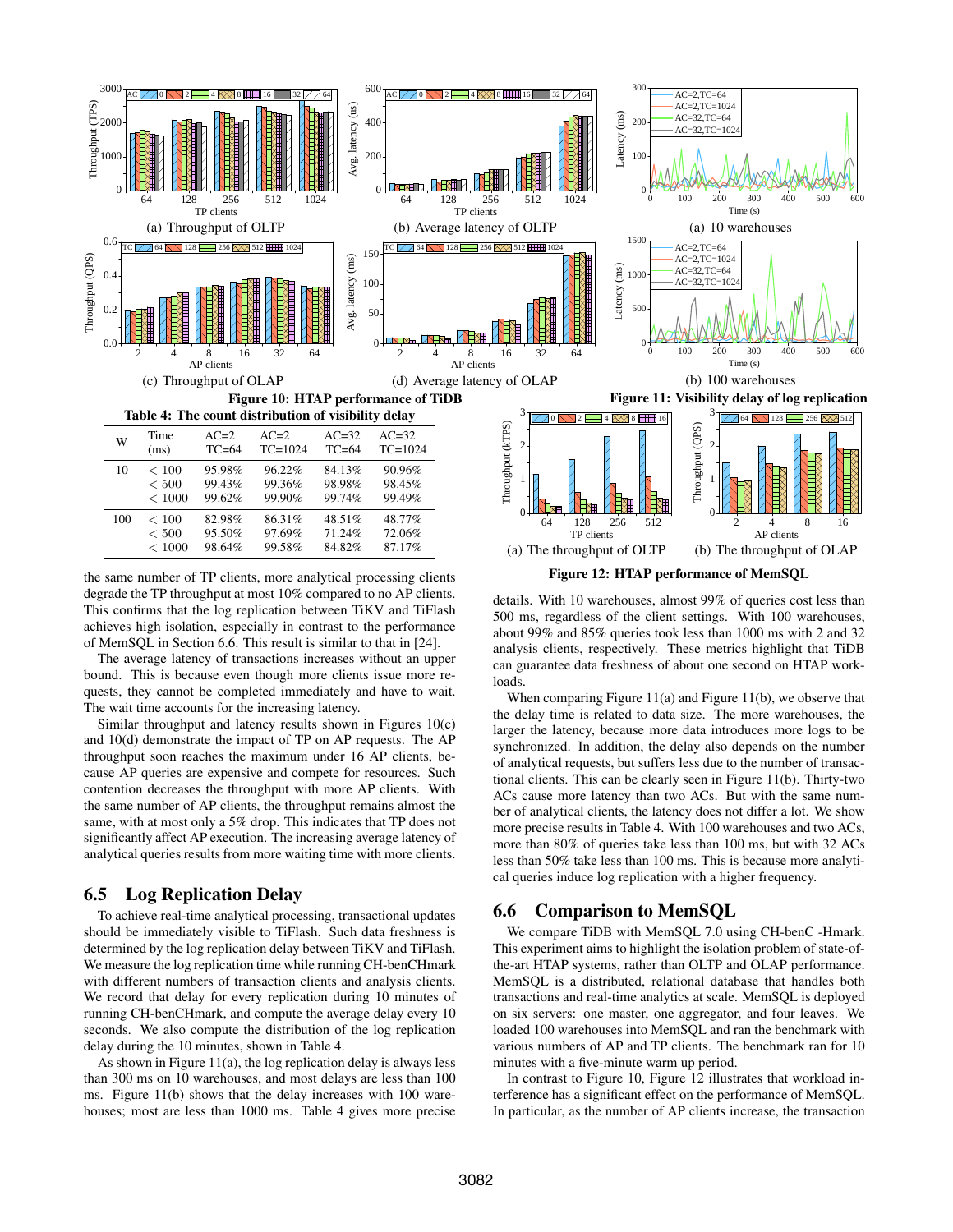throughput significantly slows, dropping by more than five times. The AP throughput also decreases with more TP clients, but such an effect is not as marked, because transaction queries do not require the massive resources of analytical queries.

# 7. RELATED WORK

Common approaches for building HTAP systems are: evolving from an existing database, extending an open source analytical system, or building from scratch. TiDB is built from scratch and differs from other systems in architecture, data origination, computation engines, and consistency guarantees.

Evolving from an existing database. Mature databases can provide HTAP solutions based on existing products, and they especially focus on accelerating analytical queries. They take custom approaches to separately achieve data consistency and high availability. In contrast, TiDB naturally benefits from the log replication in the Raft to achieve data consistency and high availability.

Oracle [19] introduced the Database In-Memory option in 2014 as the industry's first dual-format, in-memory RDBMS. This option aims to break performance barriers in analytic query workloads without compromising (or even improving) performance of regular transactional workloads. The columnar storage is a readonly snapshot, consistent at a point in time, and it is updated using a fully-online repopulation mechanism. Oracle's later work [27] presents the high availability aspects of its distributed architecture and provides fault-tolerant analytical query execution.

SQL Server [21] integrates two specialized storage engines into its core: the Apollo column storage engine for analytical workloads and the Hekaton in-memory engine for transactional workloads. Data migration tasks periodically copy data from the tail of Hekaton tables into the compressed column store. SQL Server uses column store indexes and batch processing to efficiently process analytical queries, utilizing SIMD [15] for data scans.

SAP HANA supports efficiently evaluating separate OLAP and OLTP queries, and uses different data organizations for each. To scale OLAP performance, it asynchronously copies row-store data to a columnar store distributed on a cluster of servers [22]. This approach provides MVCC data with sub-second visibility. However, it requires a lot of effort to handle errors and keep data consistent. Importantly, the transactional engine lacks high availability because it is only deployed on a single node.

Transforming an open-source system. Apache Spark is an open-source framework for data analysis. It needs a transactional module to achieve HTAP. Many systems listed below follow this idea. TiDB does not deeply depend on Spark, as TiSpark is an extension. TiDB is an independent HTAP database without TiSpark.

Wildfire [10, 9] builds an HTAP engine based on Spark. It processes both analytical and transactional requests on the same columnar data organization, i.e., Parquet. It adopts last-write-wins semantics for concurrent updates and snapshot isolation for reads. For high availability, shard logs are replicated to multiple nodes without help from consensus algorithms. Analytical queries and transactional queries can be processed on separate nodes; however, there is a noticeable delay in processing the newest updates. Wildfire uses a unified multi-version and multi-zone indexing method for large-scale HTAP workloads [23].

SnappyData [25] presents a unified platform for OLTP, OLAP, and stream analytics. It integrates a computational engine for high throughput analytics (Spark) with a scale-out, in-memory transactional store (GemFire). Recent updates are stored in row format, and then age into a columnar format for analytical queries. Transactions follow a 2PC protocol using GemFire's Paxos implementation to ensure consensus and a consistent view across the cluster.

Building from scratch. Many new HTAP systems have investigated different aspects of hybrid workloads, which include utilizing in-memory computing to improve performance, optimal data storage, and availability. Unlike TiDB, they cannot provide high availability, data consistency, scalability, data freshness, and isolation at the same time.

MemSQL [3] has an engine for both scalable in-memory OLTP and fast analytical queries. MemSQL can store database tables either in row or column format. It can keep some portion of data in row format and convert it to columnar format for fast analysis when writing data to disks. It compiles repeat queries into low-level machine code to accelerate analytic queries, and it uses many lockfree structures to aid transactional processing. However, it cannot provide isolated performance for OLAP and OLTP when running HTAP workloads.

HyPer [18] used the operating system's fork system call to provide snapshot isolation for analytical workloads. Its newer versions adopt an MVCC implementation to offer serializability, fast transaction processing, and fast scans. ScyPer [26] extends HyPer to evaluate analytical queries at scale on remote replicas by propagating updates either using a logical or physical redo log.

BatchDB [24] is an in-memory database engine designed for HTAP workloads. It relies on primary-secondary replication with dedicated replicas, each optimized for a particular workload type (i.e., OLTP or OLAP). It minimizes load interaction between the transactional and analytical engines, thus enabling real-time analysis over fresh data under tight SLAs for HTAP workloads. Note that it executes analytical queries on row-format replicas and does not promise high availability.

Lineage-based data store (L-Store) [35] combines real-time analytical and transactional query processing within a single unified engine by introducing an update-friendly, lineage-based storage architecture. The storage enables a contention-free update mechanism over a native, multi-version columnar storage model in order to lazily and independently stage stable data from a write-optimized columnar format into a read-optimized columnar layout.

Peloton [31] is a self-driving SQL database management system. It attempts to adapt data origination [8] for HTAP workloads at run time. It uses lock-free, multi-version concurrency control to support real-time analytics. However, it is a single-node, in-memory database by design.

Cockroach DB [38] is a distributed SQL database which offers high availability, data consistency, scalability, and isolation. Like TiDB it is built on top of the Raft algorithm and supports distributed transactions. It offers a stronger isolation property: serializability, rather than snapshot isolation. However, it does not support dedicated OLAP or HTAP functionality.

# 8. CONCLUSION

We have presented a production-ready, HTAP database: TiDB. TiDB is built on top of TiKV, a distributed, row-based store, which uses the Raft algorithm. We introduce columnar learners for realtime analysis, which asynchronously replicate logs from TiKV, and transform row-format data into column format. Such log replication between TiKV and TiFlash provides real-time data consistency with little overhead. TiKV and TiFlash can be deployed on separate physical resources to efficiently process both transactional and analytical queries. They can be optimally chosen by TiDB to be accessed when scanning tables for both transactional and analytical queries. Experimental results show TiDB performs well under an HTAP benchmark, CH-benCHmark. TiDB provides a generic solution to evolve NewSQL systems into HTAP systems.